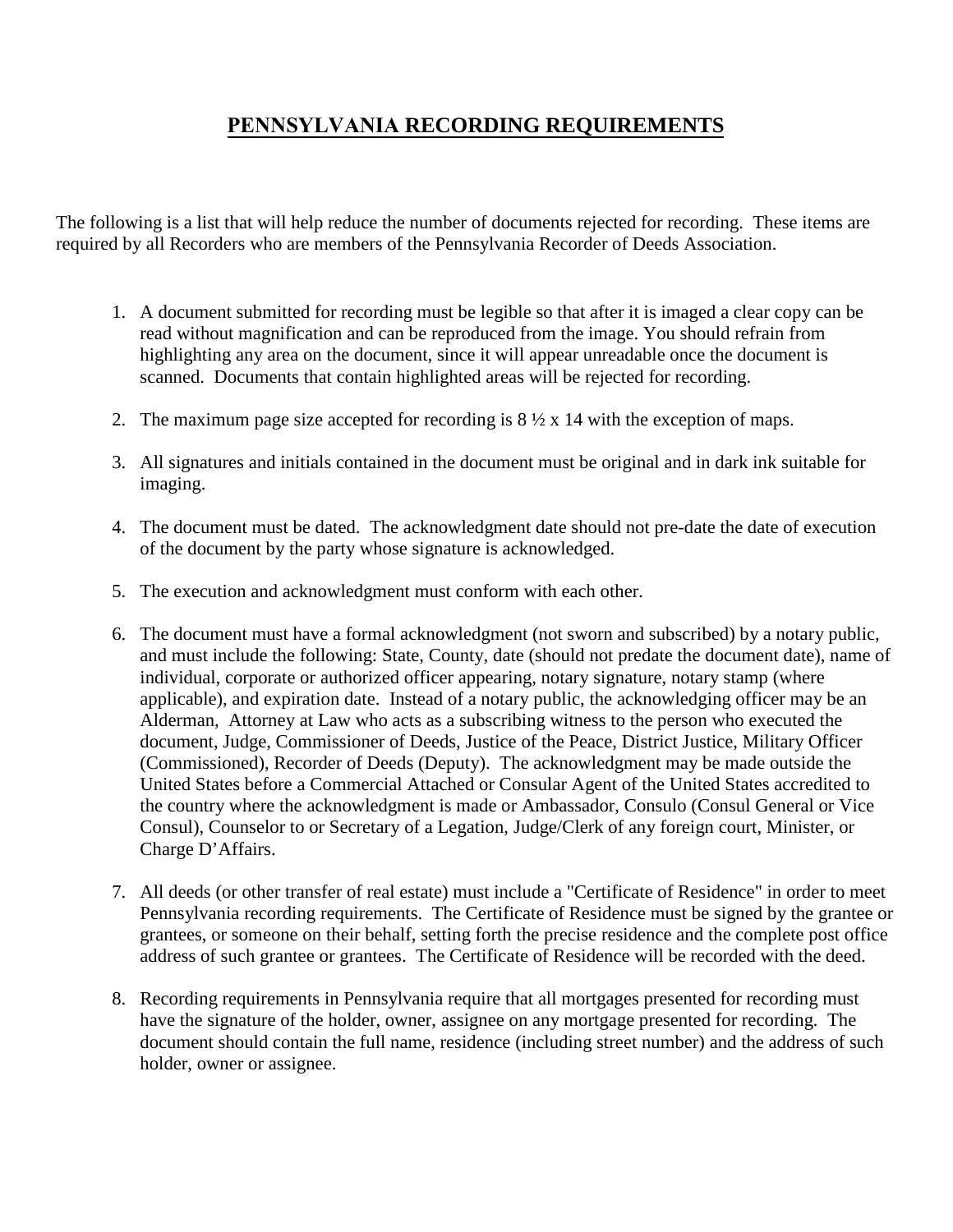- 9. All deeds must be accompanied with transfer taxes (if applicable) and a Statement of Value form when required. This form must be fully completed.
- 10. Deeds and mortgages should indicate the property's municipality, county and state.
- 11. In the case of a conveyance by a corporation, partnership, or any entity other than the individual, a proper authorized officer is required to execute the document. The authorized officer's title and company name should appear in the acknowledgement.
- 12. If a conveyance is by a corporation, execution is usually affixed by a president, vice president or treasurer and witnessed by a corporate secretary. When a secretary of other office executes the document, a resolution or power of attorney must accompany the document authorizing the officer to execute on behalf of the corporation.
- 13. The consideration stated must be total and complete. The required written amount must match the numerical amount. If the consideration is not stated in total on the face of the document, it must be stated on the Statement of Value form. If claiming an exemption from realty transfer tax, the reason for the exemption must be stated in the document or on the Statement of Value form.
- 14. A deed transfer that involves more than one municipality must stipulate the division of the transfer taxes.
- 15. A PIN (parcel identification number) number must be certified on each parcel contained in a document to be recorded. This number must be certified by the County Assessment office prior to recording. All documents presented through the mail for recording will be forwarded to the Assessment office for PIN certification prior to recording.
- 16. When submitting subsequently related documents for recording you must properly reference the previously recorded documents. This may include docket numbers, book & page numbers, instrument numbers and /or recording dates.
- 17. Multiple documents constituting one transaction must clearly indicate the order of recording: any rerecording expenses from improper order of recording will be paid by the party submitting the documents.
- 18. To re-record a document you must have the original recording page attached. The document must contain an explanation as to why it is being re-recorded. The document **MUST be re-executed** and **re-acknowledged**.
- 19. We do not require separate checks any longer for Realty Transfer Taxes and Recording Fees. One check for the transaction is sufficient.
- 20. Documents are accepted through the mail for recording provided they meet all recording requirements and the proper recording fees are included. Your check should be mailed to the County Recorder of Deeds.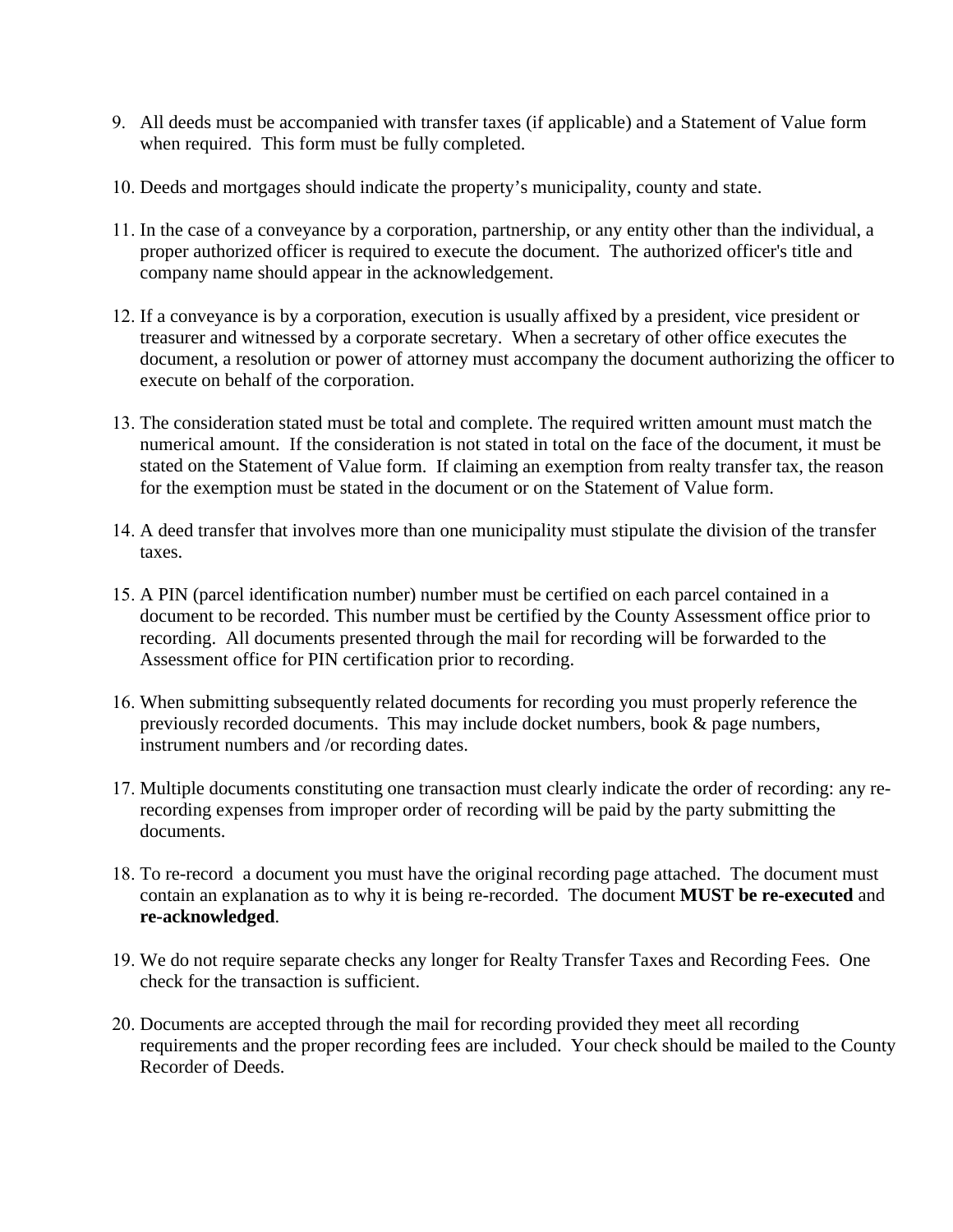- 21. If you would like your original recorded document returned to you, a self-addressed stamped envelope must be provided at the time of recording.
- 22. All subdivision and land development maps presented for recording must be approved by the County Planning Commission as well as the proper municipality. The map must be recorded within 90 days of signature. One side of your map cannot exceed 40". The map must be printed in ALL BLACK INK and we no longer accept Mylar maps due to scanning issues.
- 23. All foreign language documents must include a written English translation to be recorded along with the original document.

## FREQUENTLY ASKED QUESTIONS ABOUT RECORDING AND INDEXING REQUIREMENTS

- The additional \$0.50 fee per name (after the fourth name) applies on all documents.
- A husband and a wife are indexed and counted as 2 entries when recording. If there are two separate acknowledgements for them than that would be counted as two acknowledgements.
- A hyphenated last name will be indexed both ways but only counted as one when recording.
- On individuals, when recording the following will be counted: Formerly Known As (FKA), Also Known As (AKA), Now Known As (NKA) and Trustees.
- On corporations when recording the following will be counted: Doing Business As (DBA), Also Known As (AKA), Trustee and Trust. Formerly Known As (FKA) and Successor By Merger (SBM) are not counted.
- The Attorney in Fact on documents are indexed and counted on documents when recording.
- Mortgage Electronic Recording Services (MERS) as Nominee is counted as two separate entries if the Nominee is stated at the signature line and in the acknowledgement.
- On a Satisfaction we count the names of the Mortgagor/Mortgagors and the Mortgagee/Mortgagees on the existing document.
- On a Power of Attorney we will count and index the signing party and the appointing party. If the signing party is appointing officers within a corporation, the individual names will be indexed along with the corporation being appointed and will be counted.
- On an Assignment of Mortgage we count the Mortgagor/Mortgagors and the new Assignee.